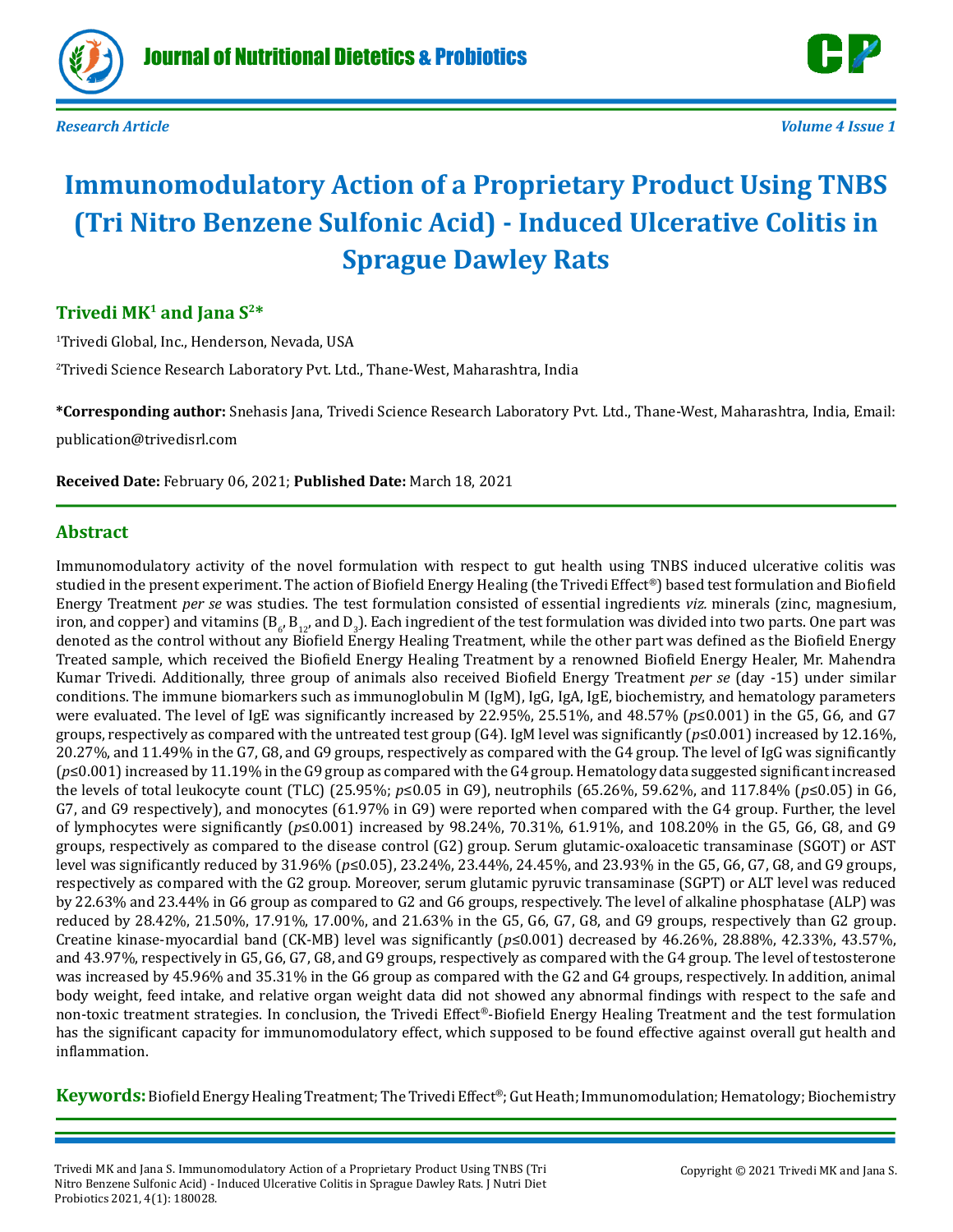**Abbreviations:** TNBS: Tri-Nitro Benzene Sulfonic Acid; UC: Ulcerative Colitis; IBDs: Inflammatory Bowel Diseases; CAM: Complementary and Alternative Medicine; NCCIH: National Center of Complementary and Integrative Health; SD: Sprague Dawley; TLC: Total Leukocyte Count; DLC: Differential Leukocyte Counts; TC: Total Cholesterol; TG: Triglycerides; LDL: Low Density Lipoprotein; HDL: High Density Lipoprotein; VLDL: Very Low Density Lipoprotein; ALP: Alkaline Phosphatase; SGOT: Serum Glutamic Oxaloacetic Transaminase; SGPT: Serum Glutamate-Pyruvate Transaminase; SEM: Standard Error Of Mean; CK-MB: Creatine Kinase Myocardium Band; AD: Addison Disease; RA: Rheumatoid Arthritis; IBS: Irritable Bowel Syndrome; Asthma, UC: Ulcerative Colitis; AD: Alzheimer's Disease; PD: Parkinson's Disease; QoL: Quality of Life; DRF: Dabur Research Foundation.

# **Introduction**

A novel test formulation was designed to regulate the gut health, which comprised of zinc chloride, ferrous sulphate, copper chloride (II-cupric), pyridoxine HCl (vitamin  $B_6$ ), cyanocobalamin (vitamin  $B_{12}$ ), magnesium (II) gluconate, and cholecalciferol (vitamin  $D_3$ ). The test formulation was designed to study the immunomodulatory parameters such as immunoglobulins, some hematology profile, and biochemistry parameters using tri-nitro benzene sulfonic acid (TNBS)-induced ulcerative colitis (UC) animal model. Gut inflammation and inflammatory bowel diseases (IBDs) such as UC and Crohn's disease are the major occurring diseases worldwide with age group 15 to 40 years [1]. Besides, IBD has been reported to affect more than 1 million individuals in the United States and about 2.5 million individuals in Europe [2]. The colon is the major part affected in UC, while various parts of digestive system from mouth to anus are affected in Crohn's disease. These diseases are causing high burden to economic and significantly affecting and reducing the quality of life. Various factors have been proposed to affect the gut health such as dietary habits, psychosocial factors, and abnormalities in gastrointestinal motility, and many more [3]. These factors either alone or in combination are still insufficient to explain the symptoms of diseases of gut. Some common symptoms of IBDs include are pain, cramps or swelling in the tummy, recurring or bloody diarrhea, weight loss, and extreme tiredness. However, some symptoms are also weakly reported such as joint pain in arthritis, painful red eyes in case of iritis, painful red skin nodules in erythema nodosum, and jaundice in case of primary sclerosing cholangitis [4]. Apart from usual line of treatment, which are full of associated side effects; while, an alternative medicine treatments using minerals and vitamins can be much more useful as compared with the conventional mode of modern medicine. Minerals and vitamins are considered as the major

targeted constituents for any new immunomodulatory formulation due to its low toxicity profile [5,6]. According to the scientific literatures, a new proprietary test formulation was formulated with a combination of the minerals and vitamins. Each constituents of this test formulation is commonly used for a nutraceutical supplement for many beneficial purposes [7-10]. In addition, the formulated test formulation was treated with the complementary medicine, Biofield Energy Treatment by a renowned Biofield Energy Healer and tested for gut health for its immunomodulatory potential in male Sprague Dawley rats.

Biofield Therapy (or Healing Modalities) is one of the best Complementary and Alternative Medicine (CAM) therapy approach, which has been reported with number of scientific reports as preferred models of treatment to enhance physical, mental and emotional human wellness [11-15]. National Center of Complementary and Integrative Health (NCCIH) has been recognized and accepted the Biofield Energy Healing Therapy as a Complementary and Alternative Medicine (CAM) health care approach in addition to other therapies, medicines and practices such as natural products, deep breathing, yoga, Tai Chi, Qi Gong, chiropractic/osteopathic manipulation, meditation, massage, special diets, homeopathy, progressive relaxation, guided imagery, acupressure, acupuncture, relaxation techniques, hypnotherapy, healing touch, movement therapy, pilates, rolfing structural integration, mindfulness, Ayurvedic medicine, traditional Chinese herbs and medicines, naturopathy, essential oils, aromatherapy, Reiki, cranial sacral therapy and applied prayer (as is common in all religions, like Christianity, Hinduism, Buddhism and Judaism) [16]. Human Biofield Energy has subtle energy that has the capacity to work in an effective manner [17]. Complementary and Alternative Medicine (CAM) therapies have been practiced worldwide with reported clinical benefits in different health disease profiles [18]. Biofield Energy Healing Treatment (the Trivedi Effect® ) significant outcomes has been published in numerous peer-reviewed science journals in many scientific fields such as cancer research [19], microbiology [20-22], genetics [23,24], pharmaceutics [25,26], nutraceuticals [27], organic compounds [28,29], agricultural science [30,31], and changing the structure of the atom in relation to various metals, ceramics, polymers and chemicals in materials science [32-34].

In this study, the authors sought to explore the impact of the Biofield Energy Healing Treatment (the Trivedi Effect®) on the test formulation for its immunomodulatory properties with respect to gut health using immune biomarkers such as humoral and cellular immune responses, hematology, clinical biochemistry, and sex hormone in male Sprague Dawley (SD) rats.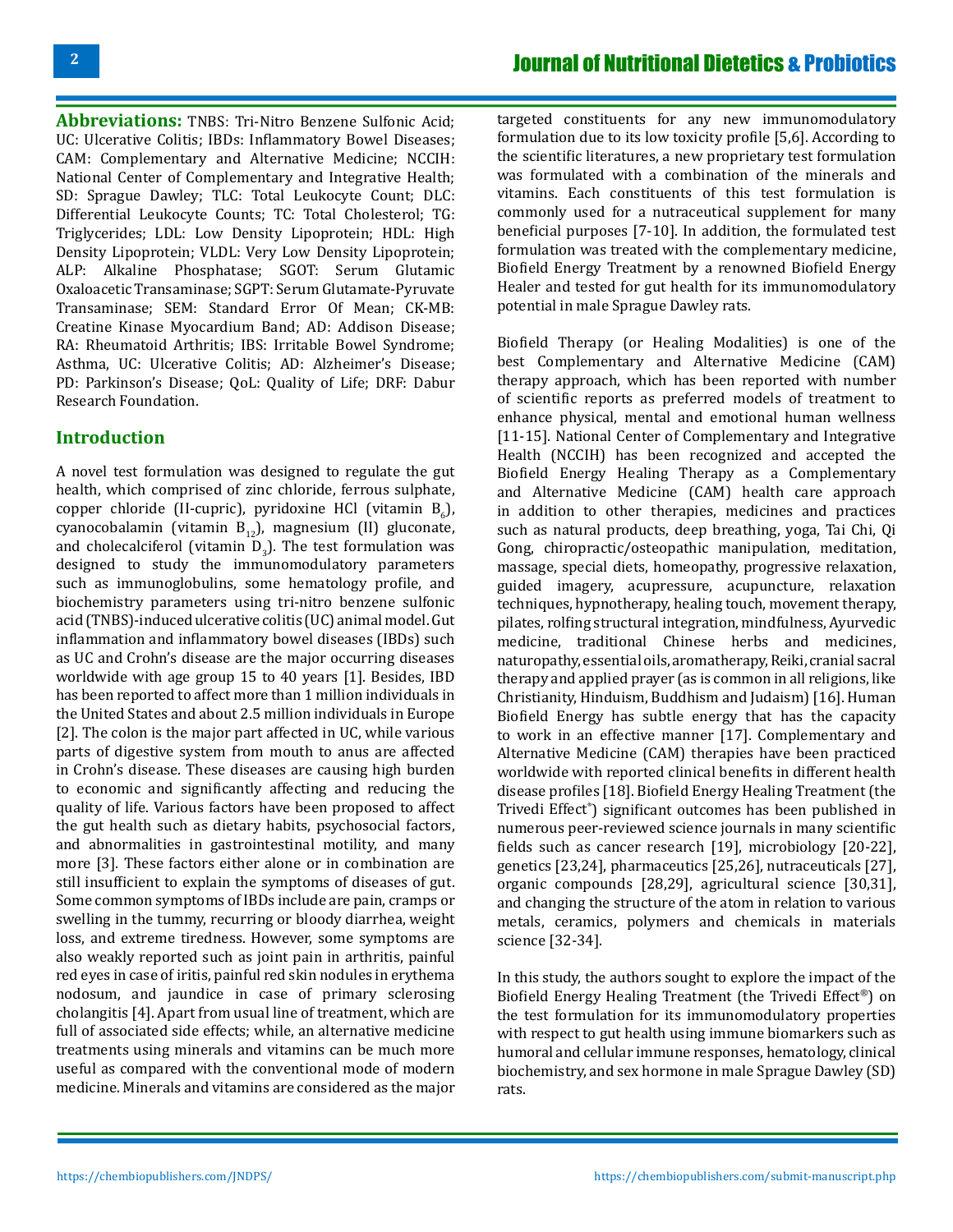# **Materials and Methods**

#### **Chemicals and Reagents**

Copper chloride, cholecalciferol (vitamin  $D_3$ ), sodium carboxymethyl cellulose (Na-CMC), sulphasalazine, and iron (II) sulfate were procured from Sigma-Aldrich, USA. Pyridoxine hydrochloride (vitamin  $B_6$ ), zinc chloride, cyanocobalamin (vitamin  $B_{12}$ ), and magnesium (II) gluconate were purchased from TCI, Japan. TNBS (Trinitro Benzene Sulphonic acid) was purchased from HiMedia, India. All the other chemicals used in this experiment were analytical grade procured from India.

#### **Experimental Animals**

Randomly breed male Sprague Dawley (SD) rats with body weight around 220 to 350 gm were used in this study. The animals were purchased from M/s. National Institute of Biologicals, India. Animals were randomly divided into nine groups based on their body weights consist of eight animals of each group. They were kept individually in sterilized polypropylene cages with stainless steel top grill having provision for holding pellet feed and drinking water bottle fitted with stainless steel sipper tube. The animals were maintained as per standard protocol throughout the experiment.

#### **Consciousness Energy Healing Strategies**

The test formulation was divided into two parts. One part of each ingredient was considered as control, where no Biofield Energy Treatment was provided. Another part of each ingredient received Biofield Energy Treatment by Mr. Mahendra Kumar Trivedi (known as the Trivedi Effect® ) under laboratory conditions for  $\sim$ 3 minutes. In addition, three different test groups as per experimental protocol, the animals were also received Biofield Energy Treatment under laboratory conditions for  $\sim$ 3 minutes. The blessing/ treatment was given to the test items/animals remotely without touching in the laboratory of Dabur Research Foundation, near New Delhi, India. Similarly, the control samples were subjected to "sham" healer under the same laboratory conditions for  $\sim$ 3 minutes. The "sham" healer did not have any knowledge about the Biofield Energy Treatment. After that, the Biofield Energy Treated samples were kept in the similar sealed condition. The Biofield Energy Treated animals were also taken back to the animal experimental room for further proceedings.

#### **Experimental Test Groups**

The gut health oxidative stress biomarkers experiment was divided into 9 animals groups from G1 to G9. G1 denoted as normal control with vehicle (0.5% CMC), G2 group defined as

colitis control, with 50% TNBS in ethanol using intra colonic route, G3 group include reference compound i.e. sulfasalazine (250 mg/kg), G4 group included administration of untreated test formulation, G5 include Biofield Energy Treated test formulation, G6 group denoted as Biofield Energy Treatment *per se* to the animals (day -15) along with vehicle (0.5% CMC), G7 group defined as Biofield Energy Treated test formulation from day -15, G8 group included Biofield Energy Treatment *per se* to the animals along with Biofield Energy Treated test formulation from day -15, and G9 group animals were administered with the Biofield Energy Treatment *per se* (day -15) to the animals along with the untreated test formulation. 50% TNBS in ethanol was given to the entire test group except G1.

#### **Detailed Experimental Procedure**

After acclimatization, animals were randomized and grouped based on their body weight after five days. Out of total nine groups, groups G1, G2, and G6 were treated with 0.5% w/v CMC-Na in distilled water for 8 weeks (day 1 to 56). Group 2 is TNBS induced colitis group (50% TNBS in ethanol), while group 3 was treated orally with sulphasalazine (reference item) at a dose of 250 mg/kg body weight for 8 weeks. The freshly prepared suspensions of untreated and Biofield Energy Treated Test formulation were administered orally to the G4 and G5 groups at a dose of 130.525 mg/kg for 8 weeks. Similarly, group G7 and G8 group were treated with test formulation at a dose 130.525 mg/kg from the day of Biofield Energy Treatment (day -15 to 56), while in group G9, Biofield Energy Treated animals were treated with untreated test formulation for 8 weeks. Before the induction of experimental colitis, a short fasting preceded. The duration ranged from 12 to 18 hours, while the chronic colitis was induced by intra colonic administration of TNBS-50% ethanol in a total volume of 400 μL, at a dose of 10 mg/rat. TNBS was instilled by a suitable medical-grade polyurethane catheter for enteral feeding approximately 8 cm proximal to the anal verge. Accordingly, TNBS injection was given on day 1, 8, 15, 21, 27, 34, 40, 48, and 54. TNBS-50% ethanol was given to all the animals from G2 to G9. After the end of the experiment, blood from all the animals was collected from the retro-orbital plexus using capillary tube and the following tests were carried out for immunomodulatory action such as hematology parameters, clinical biochemistry, and testosterone level.

### **Assessment of Humoral Responses**

Humoral immune response, IgA, IgG, IgE and IgM were estimated using Mini Vidas, Biomeurix (France) from serum, using commercially available kits. The mean value was calculated for each group with SEM. The percent change in the Biofield Energy Treated group was calculated compared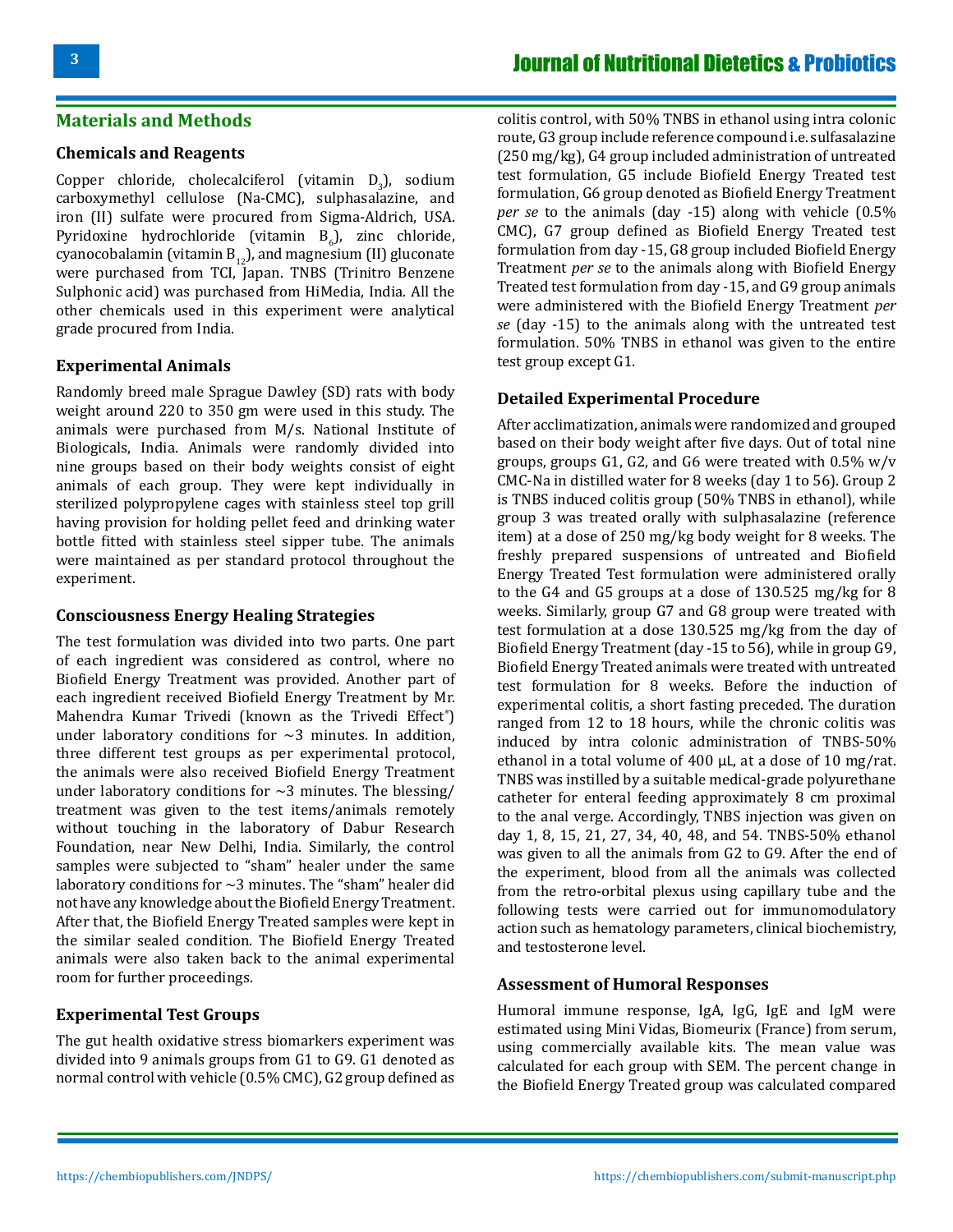to the vehicle treatment group.

### **Assessment of Hematology Parameters**

Hematological parameters such as total leukocyte count (TLC), and differential leukocyte counts (DLC), were analyzed using Hematology analyzer (Abbott Model-CD-3700) in blood samples.

#### **Assessment of Lipid Profile and Hepatic Enzymes**

Glucose, total cholesterol (TC), triglycerides (TG), low density lipoprotein (LDL), high density lipoprotein (HDL), very low density lipoprotein (VLDL), alkaline phosphatase (ALP), serum glutamic oxaloacetic transaminase (SGOT), and serum glutamate-pyruvate transaminase (SGPT) were analyzed using serum by Biochemistry Analyzer, Spectralab A– plus, Italy [35,36].

#### **Assessment of Sex Hormone-Testosterone**

Testosterone was analyzed in serum using commercial kits. The testosterone level in serum was estimated in animals and the data was presented as mean ± SEM using Mini Vidas, Biomeurix (France). The % change in treated group was calculated as compared to vehicle group. The mean value was calculated for each group with SEM.

### **Determination of Body Weight, Feed Intake, and Organ Weight Parameters**

All the experimental animals were daily analyzed for their change in body weight, feed intake, and organ weight parameters, which was calculated by weighing the daily feed supply and the left-over amount that evaluate the average daily feed intake. The average of the feed intake was computed for every three days of the experimental period. After terminal bleeding, the animals were sacrificed and the following organs such as liver, lung, kidney, brain, heart, eye, pancreas, spleen, thymus, adrenal gland, intestine, intestine and reproductive organs, i.e., testis, prostate, epididymis and vas deferens were collected. These organs were trimmed off any adherent tissue and fat, as appropriate and weighed. The organ to body weight ratio percentage was identified by comparing the weight of each organ with the final body weight of individual rat. All the data were reported through the study treatment regimen. Relative organ weight was calculated using the formula mentioned below.

Relative organ weight = Absolute organ weight (g)/weight of rat on sacrifice day(g)X100

#### **Clinical Sign and Symptoms**

All the animals in different test groups were analyzed for

various clinical sign and symptoms in accordance with inhouse protocol. Abnormal behavior in animals was recorded with the time of onset and disappearance.

#### **Statistical Analysis**

The data were expressed as mean ± standard error of mean (SEM) and subjected to statistical analysis using SigmaPlot (Version 11.0). For between two groups comparison Student's *t*-test was performed, while multiple groups analysis one-way ANOVA was performed followed by post hoc analysis by Dunnett's test. The *p*≤0.05 was considered as statistically significant (n=8).

# **Results and Discussion**

#### **Measurement of Humoral Immune Response**

For the estimation of immunoglobulins (IgM, IgG, IgA, and IgE) after treatment with the test formulation and Biofield Energy Healing Treatment, the data are presented in Figure 1 (A-D). Immunoglobulin's levels of rats treated with TNBS (G2) showed reduced level by 5.87% (IgM) and 3.29% (IgG), respectively, while increased pattern was reported by 8.91% (IgA) and 9.76% (IgE) as compared with the control (G1) group. In addition, animals treated with Biofield Energy Treatment per se, reference compound, different combination of Biofield Energy Treated and untreated test formulation showed significant change in the level of immunoglobulins. The levels of IgM, IgG, IgA, and IgE in the G5 group was significantly increased by 4.73%, 1.14%, 7.46%, and 22.95%, respectively as compared with the untreated test formulation (G4) group. The level of IgE in the G6 group was increased by 8.79% and 25.51% as compared to the G2 and G4 groups, respectively. Additionally, the level of IgG and IgA in G7 group was decreased by 8.08% and 8.96%, respectively; while IgM and IgE level was increased by 12.16% and 48.57%, respectively as compared with the G4 group. The level of IgM and IgA in G8 group was increased by 20.27% and 8.4%, respectively while IgG and IgE level was decreased by 2.14% and 12.91%, respectively as compared with the G4 group. However, level of IgM, IgG, and IgA in G9 group was increased by 11.49%, 11.19%, and 5.97%, respectively while IgE level was decreased by 20.59% (G9) as compared with the G4 group. The scientific data suggested that the level of immunoglobulin's in case of ulcerative colitis and chronic diseases condition vary significantly and its alteration vary among the specific immunoglobulins [37]. Serum immunoglobulins have been found to have important role in complement activation, opsonization, neutralization of toxins, etc. Overall, it can be concluded that the Biofield Energy Healing Treatment significantly altered the humoral immune response with respect to the untreated test formulation.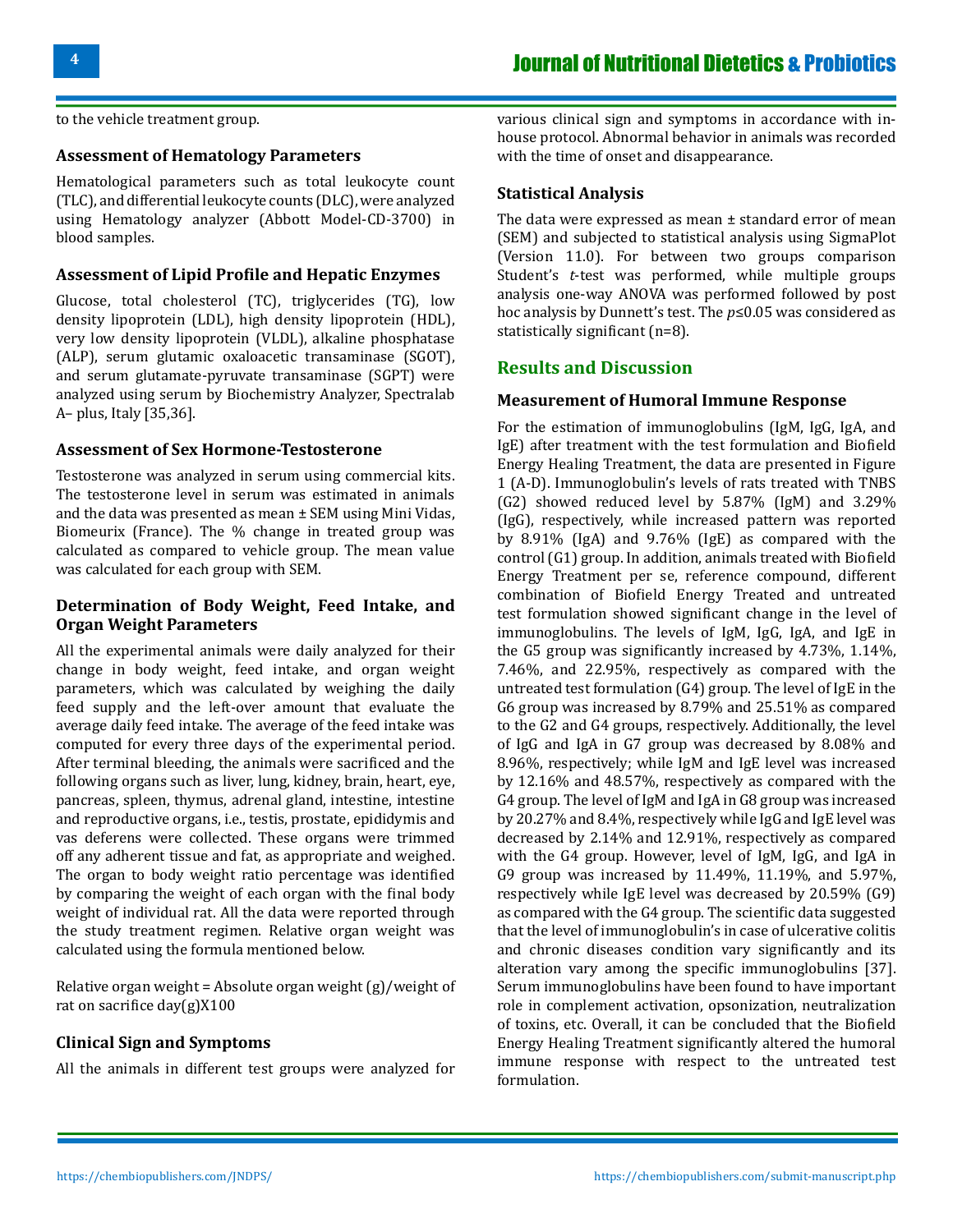

**Figure 1:** The effect of the test formulation on tested immunoglobulin, (A) IgE, (B) IgG, (C) IgM, and (D) IgA in various test groups G1 to G9 in male SD rats. G1: Normal control; G2: Disease control (50% TNBS in ethanol, (10 mg); 400 µL through intracolonic route); G3: Sulphasalazine, 250 mg/kg; G4: Untreated test formulation; G5: Biofield Energy Treated test formulation; G6: Biofield Treatment *per se* to animals (-15 days); G7: Biofield Energy Treated test formulation (-15 day); G8: Biofield Energy Treatment *per se* to animals plus Biofield Energy Treated test formulation (-15 day); and G9: Biofield Energy Treatment *per se*  to animals plus untreated test formulation. All the values are represented as mean ± SEM (n=8). \*\*\**p*≤0.001 *vs.* G4.

# **Assessment of Hematology Parameters**

The experimental data of hematology parameters in various groups (G1 to G9) are summarized in Table 1. The results suggested an improved animal hematology profile as compared with the disease control (G2) group. The tested hematology parameters such as TLC were found to be increased by 9.38% and 25.95% in the G5 and G9 groups, respectively as compared with the G4 group. Similarly, the level of neutrophils were increased by 59.15%, 65.26%,

59.62%, 26.76%, and 117.84% in the G5, G6, G7, G8, and G9 groups, respectively as compared with the G4 group. The level of eosinophils was significantly increased by 34.78% in G5 and G7 group as compare with the G4 group. Similarly, the level of monocytes was increased by 22.53% and 61.97% in the G5 and G9 groups as compare with the G4 group. Overall, the experimental data suggested that the Biofield Energy Healing Treatment has the significant capacity to improve the blood immunity related parameters.

| Group<br>(G) | <b>TLC (X103/</b><br>mm3) | <b>Neutrophils (X103/</b><br>mm3) | Lymphocytes (X103/<br>mm3) | Eosinophils (X103/<br>mm3) | Monocyte (X103/<br>mm3) |
|--------------|---------------------------|-----------------------------------|----------------------------|----------------------------|-------------------------|
| 1            | $9.38 \pm 0.43$           | $2.24 \pm 0.13$                   | $5.94 \pm 0.47$            | $0.41 \pm 0.09$            | $0.63 \pm 0.05$         |
| 2            | $12.38 \pm 1.58$          | $5.84 \pm 1.51$                   | $5.12 \pm 0.61$            | $0.20 \pm 0.02$            | $0.99 \pm 0.13$         |
| 3            | $15.46 \pm 0.62$          | $3.05 \pm 0.42$                   | $10.92 \pm 0.41***$        | $0.35 \pm 0.05$            | $0.90 \pm 0.11$         |
| 4            | $13.64 \pm 0.97$          | $2.13 \pm 0.15$                   | $10.43 \pm 0.85***$        | $0.23 \pm 0.02$            | $0.71 \pm 0.03$         |
| 5            | $14.92 \pm 0.91$          | $3.39 \pm 0.36$                   | $10.15 \pm 0.94***$        | $0.31 \pm 0.07$            | $0.87 \pm 0.07$         |
| 6            | $13.77 \pm 1.31$          | $3.52 \pm 0.49$                   | $8.72 \pm 0.82***$         | $0.64 \pm 0.10$            | $0.70 \pm 0.07$         |
| 7            | $11.06 \pm 0.78$          | $3.40 \pm 0.63$                   | $6.48 \pm 0.35$            | $0.31 \pm 0.06$            | $0.71 \pm 0.06$         |
| 8            | $12.17 \pm 0.53$          | $2.70 \pm 0.36$                   | $8.29 \pm 0.47***$         | $0.25 \pm 0.03$            | $0.73 \pm 0.08$         |
| 9            | $17.18 \pm 1.10*$         | $4.64 \pm 0.77*$                  | $10.66 \pm 0.45***$        | $0.42 \pm 0.09$            | $1.15 \pm 0.07***$      |

**Table 1**: Hematology profile of rats after administration of the test formulation in Sprague Dawley rats.

G1: Normal control; G2: Disease control; G3: Sulphasalazine, 250 mg/kg; G4: Untreated test formulation; G5: Biofield Energy Treated test formulation; G6: Biofield treatment *per*  *se* to animals (-15 Days); G7: Biofield Energy Treated test formulation (-15 day); G8: Biofield Energy Treatment *per se*  to animals plus Biofield Energy Treated test formulation (-15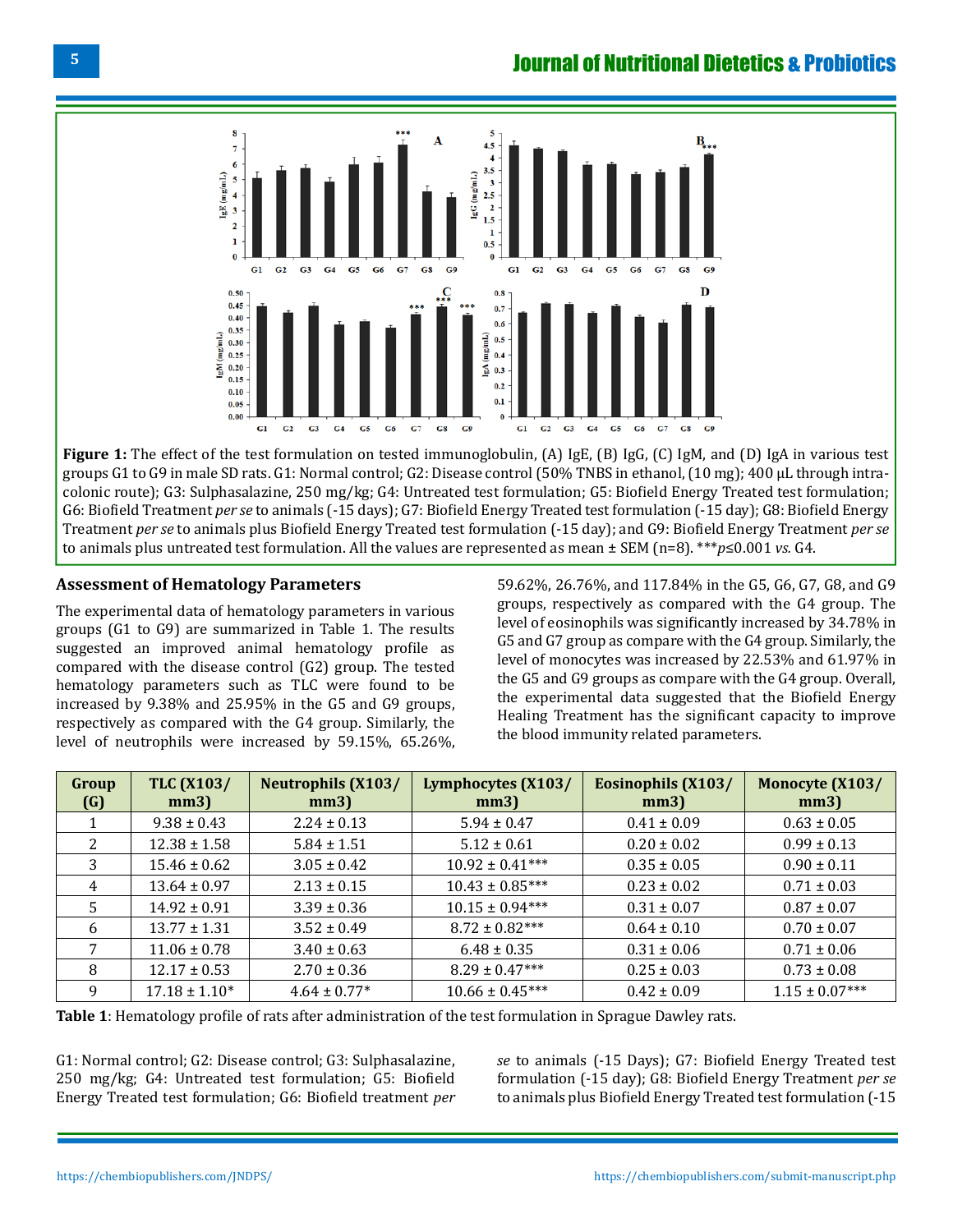day); and G9: Biofield Energy Treatment *per se* to animals plus untreated test formulation. TLC: Total leukocyte count, All the values are represented as mean  $\pm$  SEM (n=8). All the values are represented as mean ± SEM of independent experiment (n=8). TLC: Total leukocyte count. #*p*≤0.05 and ###*p*≤0.001 *vs.* G4; \*\*\**p*≤0.001 *vs.* G2.

The altered hematology profile might be used in many chronic inflammatory diseases, acute infection, gout, rheumatoid arthritis, rheumatic fever, etc. However, minerals and vitamins play a vital role to control the hematology profile [38-40]. The study data concluded that the Biofield Energy Treated (the Trivedi Effect®) test formulation significantly improved the concentrations of TLC, lymphocytes, and monocytes in hematology profile, which suggest immunomodulatory potential of the test formulation with respect to altered hematological animal profile.

### **Measurement of Hepatic and Cardiac Biomarkers**

Hepatic and cardiac biochemical markers were tested for the test formulation and the results are tabulated in Table

2. The parameters used are serum glutamate oxaloacetate transaminase (SGOT), serum glutamate pyruvate serum glutamate transaminase (SGPT), alkaline phosphatase (ALP) and cardiac enzyme creatine kinase myocardium band (CK-MB), and others biomarkers such as, total bilirubin, albumin, and globulin of different groups (G1 to G9) are summarized and compared with their respective controls. The level of SGOT was significantly reduced by 31.96% (*p*≤0.05), 23.24%, 23.44%, 24.45%, and 23.93% in the G5, G6, G7, G8, and G9 groups, respectively as compared with the disease control (G2) group. Similarly, SGPT level was reduced by 22.63% and 23.44% in the G6 group as compared with the disease control (G2) and untreated test formulation (G4) groups, respectively. The level of ALP was also found to be reduced by 28.42%, 21.50%, 17.91%, 17.00%, and 21.63% in the G5, G6, G7, G8, and G9 groups, respectively as compared with the G2 group. Cardiac biomarker like creatine kinase-myocardial band (CK-MB) was significantly (*p*≤0.001) reduced by 46.26%, 28.88%, 42.33%, 43.57%, and 43.97% in the G5, G6, G7, G8, and G9 groups, respectively as compared with the G4 group. Besides, no significant change was observed in the level of TB, TP, A, G, and A/G in other experimental groups.

| Group<br>(G) | <b>TB</b>         | <b>SGOT</b>                                             | <b>SGPT</b>      | <b>ALP</b>                                                     | $CK-MB$                                                                                              | <b>TP</b>       | A               | G                                                   | A/G              |
|--------------|-------------------|---------------------------------------------------------|------------------|----------------------------------------------------------------|------------------------------------------------------------------------------------------------------|-----------------|-----------------|-----------------------------------------------------|------------------|
|              | (mg/dL)           | (U/L)                                                   | (U/L)            | (U/L)                                                          | (U/L)                                                                                                | (g/dL)          | (g/dL)          | (g/dL)                                              | ratio            |
|              | $[0.15 \pm 0.01]$ | $160.36 \pm 5.75$                                       | $46.78 \pm 1.60$ | $368.94 \pm 16.02$                                             | $96.14 \pm 11.70$                                                                                    | $7.85 \pm 0.09$ | $3.44 \pm 0.04$ | $4.42 \pm 0.11$   0.72 $\pm$ 0.03                   |                  |
| 2            |                   | $[0.15 \pm 0.02]$ 217.20 $\pm$ 28.12 60.76 $\pm$ 6.18   |                  | $398.31 \pm 39.19$                                             | $68.60 \pm 16.23$                                                                                    | $6.64 \pm 0.21$ | $2.99 \pm 0.09$ | $3.65 \pm 0.14 \mid 0.76 \pm 0.03 \mid$             |                  |
| 3            |                   | $[0.17 \pm 0.02]$ 146.19 $\pm$ 7.82*   43.21 $\pm$ 2.75 |                  | $321.81 \pm 25.03$                                             | $78.53 \pm 7.70$                                                                                     | $7.43 \pm 0.24$ | $3.08 \pm 0.03$ | $4.35 \pm 0.23 \, \times 0.68 \pm 0.04$             |                  |
| 4            |                   | $[0.13 \pm 0.01]$ 189.49 ± 13.99 61.41 ± 3.49           |                  | $324.60 \pm 43.23$                                             | $127.90 \pm 13.65$                                                                                   | $7.30 \pm 0.11$ | $3.29 \pm 0.04$ | $4.01 \pm 0.11$   0.78 $\pm$ 0.03                   |                  |
| 5.           |                   | $ 0.14 \pm 0.01 147.78 \pm 6.68* 63.53 \pm 4.19 $       |                  | $285.10 \pm 20.97$                                             | $68.74 \pm 5.05***$                                                                                  | $7.33 \pm 0.15$ | $3.23 \pm 0.06$ | $4.10 \pm 0.10$   0.74 $\pm$ 0.02                   |                  |
| 6            |                   |                                                         |                  | $[0.16 \pm 0.01]$ 166.71 ± 11.11 47.01 ± 3.84   312.66 ± 16.41 | $90.96 \pm 6.70***$                                                                                  | $7.21 \pm 0.12$ | $3.19 \pm 0.05$ | $4.03 \pm 0.09$   0.74 $\pm$ 0.02                   |                  |
|              |                   | $ 0.13 \pm 0.02 $ 166.29 $\pm$ 5.98                     | $62.41 \pm 5.76$ | $326.98 \pm 23.41$                                             | $73.76 \pm 4.77***$                                                                                  | $7.46 \pm 0.14$ | $3.30 \pm 0.05$ | $4.16 \pm 0.13 \pm 0.78 \pm 0.03$                   |                  |
| 8            |                   |                                                         |                  |                                                                | $[0.12 \pm 0.02]$ 164.09 ± 23.77 $[64.54 \pm 11.75]$ 330.60 ± 17.72 $[72.18 \pm 8.63$ <sup>***</sup> | $7.20 \pm 0.17$ | $3.29 \pm 0.05$ | $3.91 \pm 0.13$                                     | $10.79 \pm 0.02$ |
| 9            |                   |                                                         |                  |                                                                | $[0.15 \pm 0.02]$ 165.23 ± 13.33 59.60 ± 5.57 312.16 ± 23.71 71.66 ± 4.53***                         | $7.59 \pm 0.20$ |                 | $3.31 \pm 0.06$   $4.28 \pm 0.15$   $0.71 \pm 0.02$ |                  |

**Table 2:** Evaluation of hepatic biomarkers after treatment with the test formulation on male rats.

G1: Normal control; G2: Disease control; G3: Sulphasalazine, 250 mg/kg; G4: Untreated test formulation; G5: Biofield Energy Treated test formulation; G6: Biofield treatment *per se* to animals (-15 days); G7: Biofield Energy Treated test formulation (-15 day); G8: Biofield Energy Treatment *per se* to animals plus Biofield Energy Treated test formulation (-15 day); and G9: Biofield Energy Treatment *per se* to animals plus untreated test formulation. All the values are represented as mean ± SEM (n=8). TB: Total bilirubin; SGOT: Serum glutamic oxaloacetic transaminase; SGPT: Serum glutamate-pyruvate transaminase; ALP: Alkaline phosphatase; CK-MB: Creatine kinase-myocardial band; TP: Total protein; A: Albumin; G: Globulin; A/G: Albumin/Globulin ratio; U/L: Unit per liter; mg/dL: Milligram per deciliter. \**p*≤0.05 *vs.* G2. \*\*\**p*≤0.001 *vs.* G4.

Liver toxicity was measured by the hepatic biomarkers, and any high alteration in these enzymes results in infection and liver damage [41]. The experimental data suggested that the Biofield Energy Treated test formulation showed an improved liver health as reflected by many improved level of hepatic enzymes. Therefore, it can be concluded that the Trivedi Effect®-Biofield Energy Healing significantly improved the live health and its immunity profile.

### **Measurement of Sex Hormone-Testosterone**

The level of testosterone after treatment with the test formulation in terms of percentage change is shown in the Figure 2. The study data suggest that the serum testosterone level was increased by 45.96% and 35.31% in G6 group as compared with the disease control (G2) and untreated test formulation (G4) groups, respectively. However, other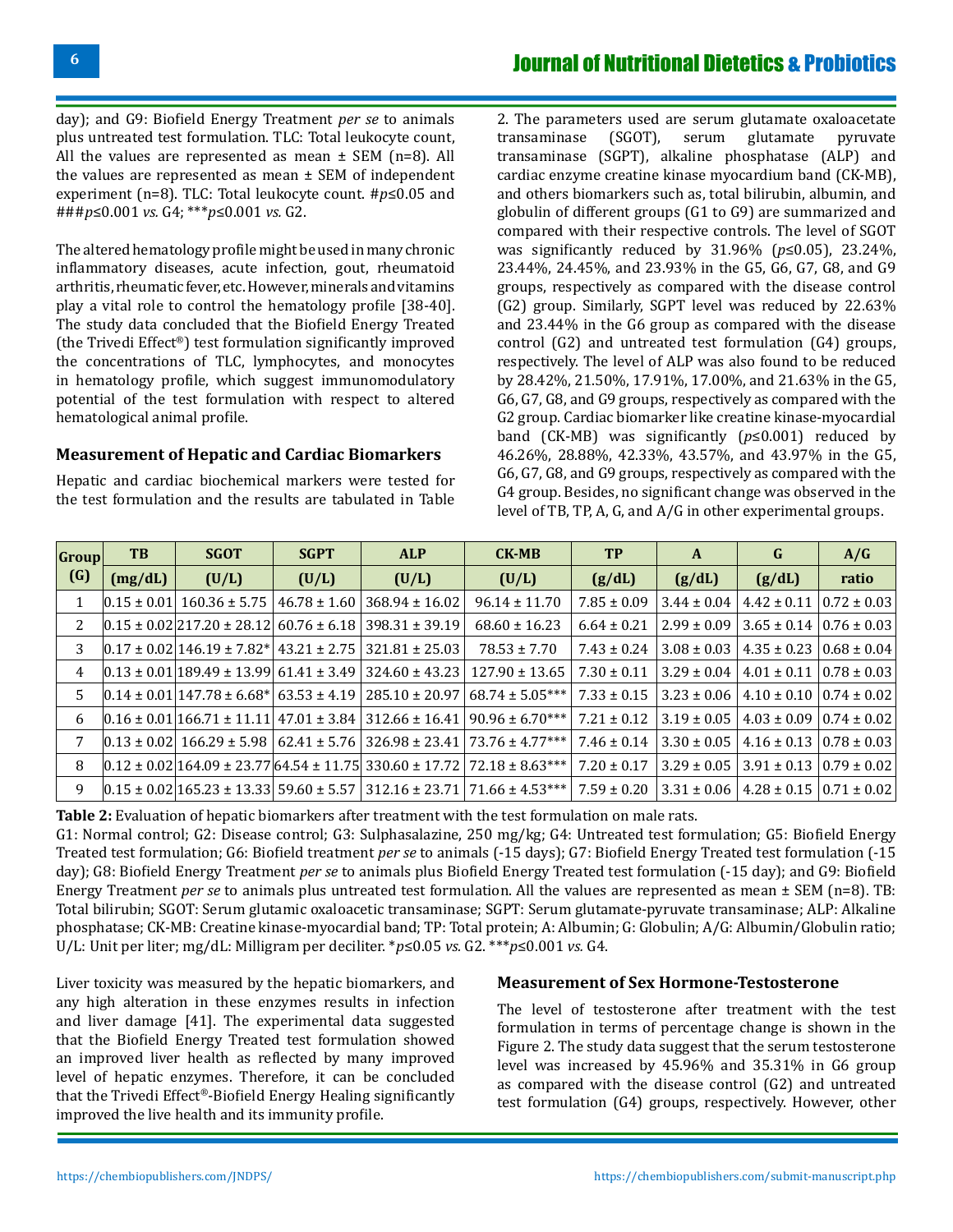test groups showed a significant alteration after treatment compared with the normal control and disease control groups. Overall, the data showed that the Trivedi Effect®-Biofield Energy Healing has the power to regulate the level of sex hormone like testosterone.



**Figure 2:** The effect of the test formulation on the level of testosterone after treatment on various groups (G1 – G9) in male Sprague Dawley rats. G1: Normal control; G2: Disease control; G3: Sulphasalazine, 250 mg/kg; G4: Untreated test formulation; G5: Biofield Energy Treated test formulation; G6: Biofield treatment *per se* to animals (-15 Days); G7: Biofield Energy Treated test formulation (-15 Day); G8: Biofield Energy Treatment *per se* to animals plus Biofield Energy Treated test formulation (-15 Day); and G9: Biofield Energy Treatment *per se* to animals plus untreated test formulation. All the values are represented as mean  $\pm$  SEM (n=8).

Scientific data reported that the mineral, vitamins have been found to support the regulation of sex hormone [42]. However, as compared with the untreated test formulation, Biofield Energy Healing has further improved the level of testosterone. This signifies that the Trivedi Effect<sup>®</sup> can improve the sex hormone profile and also regulates the immune system.

# **Estimation of Animal Weight Parameters, Feed Intake, and Relative Organ Weight**

The test formulation in whole experimental study was calculated and defined with respect to weight parameters, feed intake, and relative organ weight. The results of animal tested organ weight parameters are summarized in the Table 3. The change in animal weights is reported as per the normal physiological process. Thus, the relative organ weight parameters did not show any significant change in the tested organ weight throughout the experiment, suggested that the test formulation was found to be safe for the treatment. Organ to body weight ratio is the valuable index for any experimental test procedure with respect to the documentation of swelling, atrophy, or hypertrophy after exposure of test samples. Overall, the animal weight data, relative organ weight, and feed intake data suggested no significant abnormal change with respect to the disease control group, it suggest that the Biofield Energy Treated test formulation and Biofield Energy Treatment *per se* were found safe in all the tested animals.

| <b>Relative</b><br>weight $(\%)$ | G1              | G2                                                                                                       | G <sub>3</sub>  | G4              | G5              | G6                                                                     | G7              | G8                                                          | G <sub>9</sub>  |
|----------------------------------|-----------------|----------------------------------------------------------------------------------------------------------|-----------------|-----------------|-----------------|------------------------------------------------------------------------|-----------------|-------------------------------------------------------------|-----------------|
| Liver                            | $2.5 \pm 0.03$  | $3.0 \pm 0.19$                                                                                           | $2.4 \pm 0.09$  | $2.5 \pm 0.05$  | $2.3 \pm 0.06$  | $2.6 \pm 0.09$                                                         | $2.6 \pm 0.10$  | $2.7 \pm 0.15$                                              | $2.7 \pm 0.08$  |
| Lungs                            | $0.5 \pm 0.03$  | $0.54 \pm 0.04$                                                                                          | $0.52 \pm 0.02$ | $0.54 \pm 0.04$ | $0.50 \pm 0.03$ | $0.50 \pm 0.01$                                                        | $0.48 \pm 0.01$ | $0.47 \pm 0.01$                                             | $0.61 \pm 0.08$ |
| Kidney                           | $0.67 \pm 0.02$ | $0.76 \pm 0.04$                                                                                          | $0.70 \pm 0.03$ | $0.65 \pm 0.03$ | $0.77 \pm 0.07$ | $0.70 \pm 0.03$                                                        | $0.72 \pm 0.04$ | $0.76 \pm 0.02$                                             | $0.81 \pm 0.09$ |
| <b>Brain</b>                     | $0.52 \pm 0.01$ | $0.60 \pm 0.02$                                                                                          | $0.58 \pm 0.03$ | $0.52 \pm 0.02$ | $0.54 \pm 0.01$ | $0.52 \pm 0.02$                                                        | $0.55 \pm 0.02$ | $0.58 \pm 0.01$                                             | $0.58 \pm 0.01$ |
| Heart                            | $0.31 \pm 0.01$ | $0.36 \pm 0.02$                                                                                          | $0.32 \pm 0.01$ | $0.32 \pm 0.02$ | $0.31 \pm 0.01$ | $0.31 \pm 0.01$                                                        | $0.32 \pm 0.02$ | $0.31 \pm 0.00$                                             | $0.32 \pm 0.01$ |
| Eyes                             | $0.07 \pm 0.00$ | $0.08 \pm 0.01$                                                                                          | $0.09 \pm 0.00$ | $0.08 \pm 0.00$ | $0.08 \pm 0.00$ | $0.08 \pm 0.00$                                                        | $0.08 \pm 0.01$ | $0.08 \pm 0.01$                                             | $0.09 \pm 0.00$ |
| Spleen                           | $0.17 \pm 0.01$ | $0.22 \pm 0.02$                                                                                          | $0.18 \pm 0.01$ | $0.18 \pm 0.01$ | $0.18 \pm 0.01$ | $0.21 \pm 0.01$                                                        | $0.18 \pm 0.01$ | $0.18 \pm 0.01$                                             | $0.19 \pm 0.00$ |
| Pancreas                         | $0.30 \pm 0.02$ | $0.34 \pm 0.02$                                                                                          | $0.33 \pm 0.02$ | $0.32 \pm 0.01$ | $0.32 \pm 0.02$ | $0.31 \pm 0.01$                                                        | $0.36 \pm 0.03$ | $0.31 \pm 0.01$                                             | $0.35 \pm 0.01$ |
| Thymus                           | $0.08 \pm 0.01$ | $0.08 \pm 0.01$                                                                                          | $0.07 \pm 0.01$ | $0.09 \pm 0.01$ | $0.08 \pm 0.00$ | $0.08 \pm 0.01$                                                        | $0.07 \pm 0.01$ | $0.08 \pm 0.01$                                             | $0.09 \pm 0.01$ |
| Adrenal<br>Gland                 |                 | $0.002 \pm 0.000001 \pm 0.000002 \pm 0.0000002 \pm 0.0000001 \pm 0.11$                                   |                 |                 |                 | $0.001 \pm 0.0$                                                        | $0.003 \pm 0.0$ | $0.001 \pm 0.0$                                             | $0.001 \pm 0.0$ |
| Intestine                        | $3.11 \pm 0.07$ | $3.93 \pm 0.08$                                                                                          | $3.39 \pm 0.15$ | $3.39 \pm 0.15$ | $3.29 \pm 0.02$ | $3.25 \pm 0.04$                                                        | $3.65 \pm 0.22$ | $3.64 \pm 0.38$                                             | $3.65 \pm 0.25$ |
| Testis                           |                 | $0.035 \pm 0.04 \times 0.046 \pm 0.05 \times 0.032 \pm 0.03 \times 0.032 \pm 0.03 \times 0.021 \pm 0.01$ |                 |                 |                 | $0.038 \pm 0.04$                                                       |                 | $0.06 \pm 0.06 \times 0.037 \pm 0.04 \times 0.055 \pm 0.06$ |                 |
| Prostrate                        | $0.01 \pm 0.01$ | $0.010 \pm 0.01   0.008 \pm 0.01   0.008 \pm 0.01   0.008 \pm 0.01  $                                    |                 |                 |                 | $0.009 \pm 0.01$ $0.016 \pm 0.02$ $0.011 \pm 0.01$ $0.007 \pm 0.01$    |                 |                                                             |                 |
|                                  |                 | Epididymis $ 0.015 \pm 0.01 0.036 \pm 0.04 0.014 \pm 0.01 0.014 \pm 0.01 0.013 \pm 0.01 $                |                 |                 |                 | $0.019 \pm 0.02 \,   0.044 \pm 0.04   0.016 \pm 0.02   0.021 \pm 0.02$ |                 |                                                             |                 |
| Vas<br>Deference                 |                 | $0.003 \pm 0.00   0.004 \pm 0.00   0.006 \pm 0.01   0.006 \pm 0.01   0.005 \pm 0.01  $                   |                 |                 |                 | $0.003 \pm 0.0$                                                        |                 | $[0.007 \pm 0.01] 0.004 \pm 0.00]$                          | $0.003 \pm 0.0$ |

**Table 3:** The effect of the test formulation on organ weight parameters of male rats.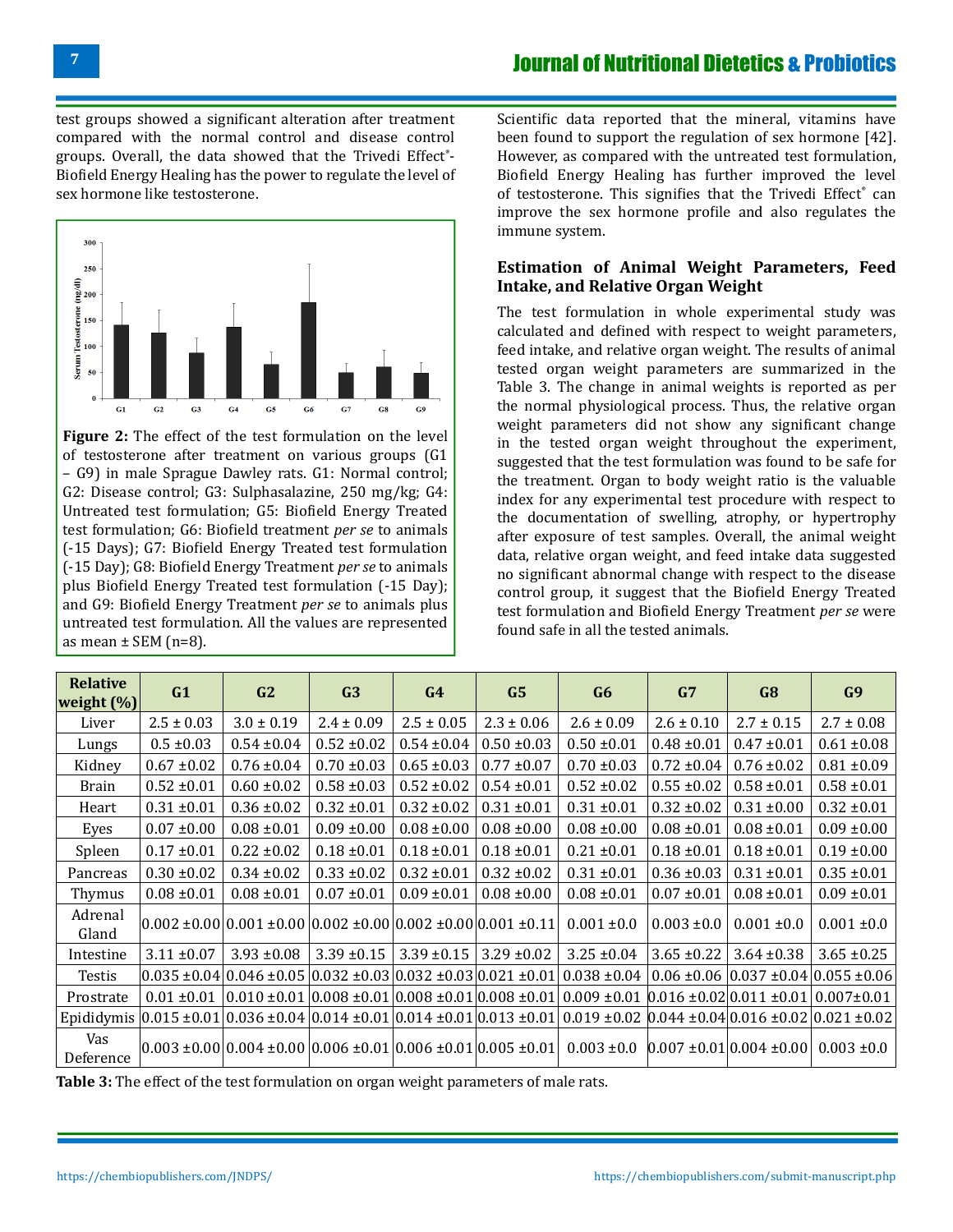G1: Normal control; G2: Disease control; G3: Sulphasalazine, 250 mg/kg; G4: Untreated test formulation; G5: Biofield Energy Treated test formulation; G6: Biofield treatment *per se* to animals (-15 days); G7: Biofield Energy Treated test formulation (-15 day); G8: Biofield Energy Treatment *per se*  to animals plus Biofield Energy Treated test formulation (-15 day); and G9: Biofield Energy Treatment *per se* to animals plus untreated test formulation.

# **Conclusion**

The experimental data of gut health reavealed significant gut health activity of Biofield Energy (the Trivedi Effect®) based test formulation and Biofield Energy Treatment *per se* for their significant immunomodulatory activity. After treatmnent, cellular and humoral immune response was significantly changed in all the treatment groups when compared with the disease control and untreated test formulation groups. The level of test immunoglobulins such as IgM, IgG, and IgE was significantly increased by 20.27% in G8, 11.19% in G9, and 48.57% in G7 group, respectively as compared with the untreated test group (G4). Blood profile data showed that the TLC, neutrophils, and monocytes numbers were significantly increased by 25.95%, 117.84%, and 61.97%, respectively in the G9 group as compared to the G4 group. SGOT and SGPT levels were significantly decreased by 31.96% (G5) and 23.44% (G6), respectively as compared with the G2 group. In addition, ALP level was reduced by 28.42%, 21.50%, and 21.63% in the G5, G6, and G9 groups, respectively than G2 group. Moreover, CK-MB level was significantly decreased by 46.26%, 28.88%, 42.33%, 43.57%, and 43.97%, respectively in G5, G6, G7, G8, and G9 groups, respectively compared with the G4 group. However, testosterone level was increased by 45.96% and 35.31% in the G6 group as compared with the G2 and G4 groups, respectively. An experimental weight parameters such as body weight, organ weight, and feed intake data suggested normal changes, which suggest no toxicity profile of the test formulation. Thus, the present experiment suggested that the Trivedi Effect®-Biofield Energy Healing based novel test formulation significantly enhanced the test formulation's immunomodulatory activity. Therefore, the Biofield Energy Treated test formulation and Biofield Energy Treatment *per se* may act as an effective anti-inflammatory and immunomodulatory product, and it can be used as a Complementary and Alternative Medicine (CAM) with a safe therapeutic index for various autoimmune disorders such as Systemic Lupus Erythematosus (SLE), Fibromyalgia, Addison Disease (AD), Hashimoto Thyroiditis, Celiac Disease (glutensensitive enteropathy), Myasthenia Gravis, Pernicious Anemia, Aplastic Anemia, Dermatomyositis, Multiple Sclerosis, Chronic Fatigue Syndrome Graves' Disease, Scleroderma, Psoriasis, Sjogren Syndrome, Crohn's Disease, Vasculitis, Rheumatoid Arthritis (RA), Reactive Arthritis, Type 1 Diabetes, Vitiligo, and Alopecia Areata, as well as

inflammatory disorders such as Irritable Bowel Syndrome (IBS), Asthma, Ulcerative Colitis (UC), Alzheimer's Disease (AD), Parkinson's Disease (PD), Atherosclerosis, Dermatitis, Hepatitis, and Diverticulitis. Further, the Biofield Energy Healing Treated test formulation can also be used in the prevention of immune-mediated tissue damage and can be used as a stress prevention and management which include overall health and improved Quality of Life (QoL).

# **Acknowledgements**

The authors are gratefully acknowledged to Trivedi science, Trivedi Global, Inc., and Trivedi master wellness and to Dabur Research Foundation (DRF), India for their support.

# **References**

- 1. [Miyoshi J, Chang EB \(2016\) The gut microbiota and](https://pubmed.ncbi.nlm.nih.gov/27371886/)  [inflammatory bowel diseases. Transl Res 179: 38-48.](https://pubmed.ncbi.nlm.nih.gov/27371886/)
- 2. [Kaplan GG \(2015\) The global burden of IBD: From 2015](https://pubmed.ncbi.nlm.nih.gov/26323879/) [to 2025. Nat Rev Gastroenterol Hepatol 12\(12\): 720-727.](https://pubmed.ncbi.nlm.nih.gov/26323879/)
- 3. [Kaser A, Zeissig S, Blumberg RS \(2010\) Inflammatory](https://pubmed.ncbi.nlm.nih.gov/20192811/) [bowel disease. Annu Rev Immunol 28: 573-621.](https://pubmed.ncbi.nlm.nih.gov/20192811/)
- 4. [Baumgart DC, Sandborn WJ \(2007\) Inflammatory bowel](https://pubmed.ncbi.nlm.nih.gov/17499606/)  [disease: Clinical aspects and established and evolving](https://pubmed.ncbi.nlm.nih.gov/17499606/) [therapies. Lancet 369\(9573\): 1641-1657.](https://pubmed.ncbi.nlm.nih.gov/17499606/)
- 5. [Maggini S, Wintergerst ES, Beveridge S, Hornig DH](https://pubmed.ncbi.nlm.nih.gov/17922955/) [\(2007\) Selected vitamins and trace elements support](https://pubmed.ncbi.nlm.nih.gov/17922955/) [immune function by strengthening epithelial barriers](https://pubmed.ncbi.nlm.nih.gov/17922955/) [and cellular and humoral immune responses. Br J Nutr](https://pubmed.ncbi.nlm.nih.gov/17922955/)  [98\(1\): 29-35.](https://pubmed.ncbi.nlm.nih.gov/17922955/)
- 6. [Mora JR, Iwata M, von Andrian UH \(2008\) Vitamin effects](https://pubmed.ncbi.nlm.nih.gov/19172691/)  [on the immune system: Vitamins A and D take centre](https://pubmed.ncbi.nlm.nih.gov/19172691/)  [stage. Nat Rev Immunol 8\(9\): 685-698.](https://pubmed.ncbi.nlm.nih.gov/19172691/)
- 7. [van Etten E, Mathieu C \(2005\) Immunoregulation by](https://pubmed.ncbi.nlm.nih.gov/16046118/)  [1,25-dihydroxyvitamin D3: Basic concepts. J. Steroid](https://pubmed.ncbi.nlm.nih.gov/16046118/) [Biochem Mol Biol 97\(1-2\): 93-101.](https://pubmed.ncbi.nlm.nih.gov/16046118/)
- 8. [Wintergerst ES, Maggini S, Hornig DH \(2007\)](https://pubmed.ncbi.nlm.nih.gov/17726308/) [Contribution of selected vitamins and trace elements to](https://pubmed.ncbi.nlm.nih.gov/17726308/)  [immune function. Ann Nutr Metab 51\(4\): 301‐323.](https://pubmed.ncbi.nlm.nih.gov/17726308/)
- 9. [Karacabey K, Ozdemir N \(2012\) The effect of nutritional](https://www.omicsonline.org/open-access/the-effect-of-nutritional-elements-on-the-immune-system-2165-7904.1000152.php?aid=10186)  [elements on the immune system. J Obes Wt Loss Ther 2:](https://www.omicsonline.org/open-access/the-effect-of-nutritional-elements-on-the-immune-system-2165-7904.1000152.php?aid=10186)  [152.](https://www.omicsonline.org/open-access/the-effect-of-nutritional-elements-on-the-immune-system-2165-7904.1000152.php?aid=10186)
- 10. [Rosenberg IH \(2007\) Challenges and opportunities in](https://academic.oup.com/ajcn/article/85/1/325S/4649506?login=true) [the translation of the science of vitamins. Am J Clin Nutr](https://academic.oup.com/ajcn/article/85/1/325S/4649506?login=true)  [85\(1\): 325-327.](https://academic.oup.com/ajcn/article/85/1/325S/4649506?login=true)
- 11. [Jonas WB, Eisenberg D, Hufford D, Crawford C \(2013\)](https://pubmed.ncbi.nlm.nih.gov/23727764/)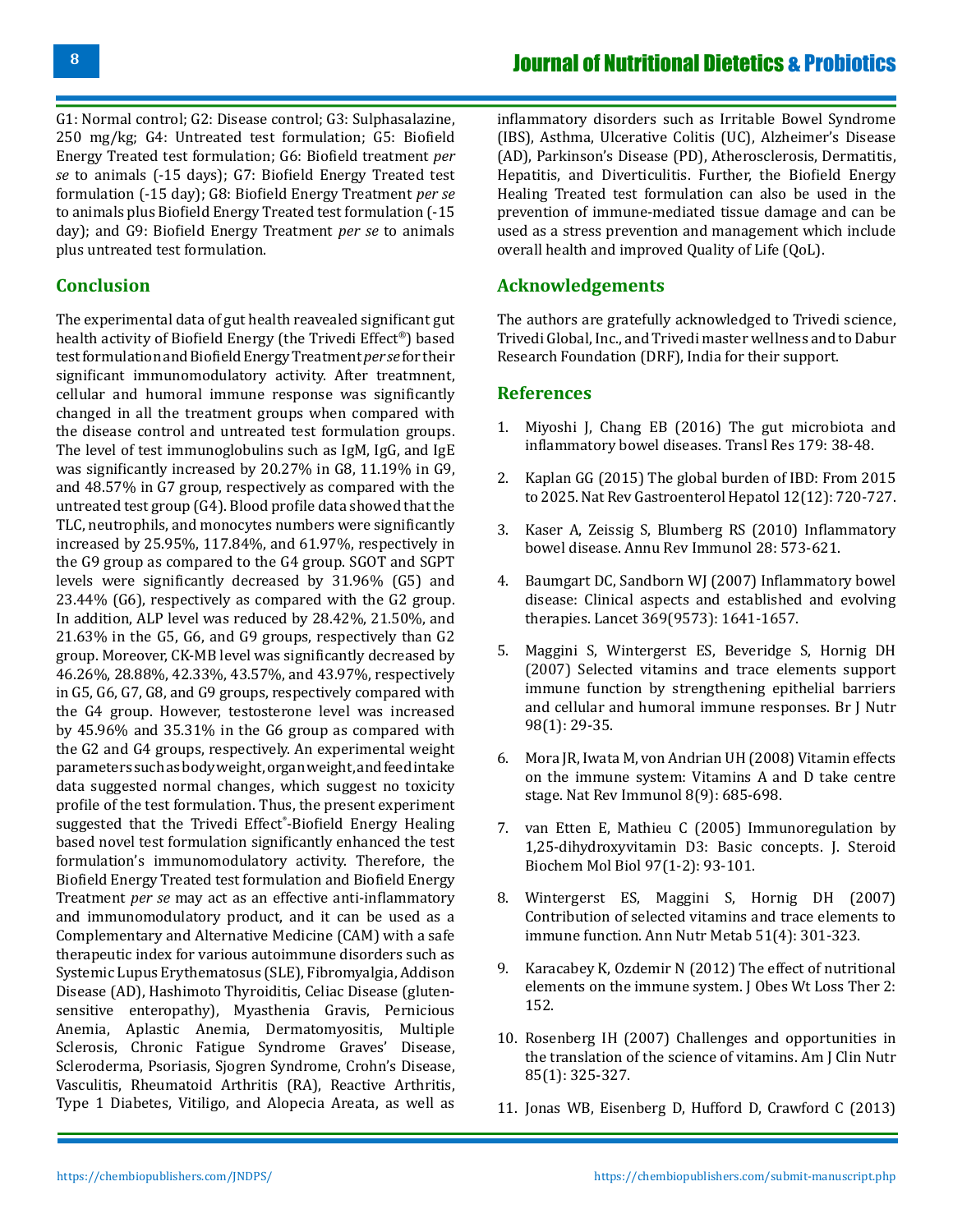[The evolution of complementary and alternative](https://pubmed.ncbi.nlm.nih.gov/23727764/) [medicine \(CAM\) in the USA over the last 20 years. Forsch](https://pubmed.ncbi.nlm.nih.gov/23727764/) [Komplementmed 20\(1\): 65-72.](https://pubmed.ncbi.nlm.nih.gov/23727764/)

- 12. [Morgan N, Irwin MR, Chung M, Wang C \(2014\) The](https://pubmed.ncbi.nlm.nih.gov/24988414/) [effects of mind-body therapies on the immune system:](https://pubmed.ncbi.nlm.nih.gov/24988414/) [Meta-analysis. PLoS One 9\(7\): e100903.](https://pubmed.ncbi.nlm.nih.gov/24988414/)
- 13. [Anderson JG, Taylor AG \(2011\) Biofield therapies in](https://pubmed.ncbi.nlm.nih.gov/21697661/) [cardiovascular disease management: A brief review.](https://pubmed.ncbi.nlm.nih.gov/21697661/) [Holist Nurs Pract 25\(4\): 199-204.](https://pubmed.ncbi.nlm.nih.gov/21697661/)
- 14. [Ernst E \(2000\) Prevalence of use of complementary/](https://pubmed.ncbi.nlm.nih.gov/10743298/) [alternative medicine: A systematic review. Bull of WHO](https://pubmed.ncbi.nlm.nih.gov/10743298/) [78\(2\): 252-257.](https://pubmed.ncbi.nlm.nih.gov/10743298/)
- 15. Wootton JC, Sparber A (2001) Surveys of complementary and alternative medicine: Part I: General trends and demographic groups. J Alt Comp Med 7: 195-208.
- 16. [Koithan M \(2009\) Introducing complementary and](https://www.ncbi.nlm.nih.gov/pmc/articles/PMC2754854/) [alternative therapies. J Nurse Pract 5\(1\): 18-20.](https://www.ncbi.nlm.nih.gov/pmc/articles/PMC2754854/)
- 17. [Rubik B \(1994\) Manual healing methods. Alternative](https://chiro.org/alt_med_abstracts/FULL/Expanding_Medical_Horizons_UPDATE/Manual_Healing.shtml) [medicine: expanding medical horizons, Washington, DC,](https://chiro.org/alt_med_abstracts/FULL/Expanding_Medical_Horizons_UPDATE/Manual_Healing.shtml) [US Government Printing Office, NIH Publication pp: 94-](https://chiro.org/alt_med_abstracts/FULL/Expanding_Medical_Horizons_UPDATE/Manual_Healing.shtml) [66.](https://chiro.org/alt_med_abstracts/FULL/Expanding_Medical_Horizons_UPDATE/Manual_Healing.shtml)
- 18. [Cooper EL \(2007\) The immune system and](https://www.ncbi.nlm.nih.gov/pmc/articles/PMC2206233/) [complementary and alternative medicine. Evid Based](https://www.ncbi.nlm.nih.gov/pmc/articles/PMC2206233/) [Complement Alternat Med 4\(1\): 5-8.](https://www.ncbi.nlm.nih.gov/pmc/articles/PMC2206233/)
- 19. [Trivedi MK, Patil S, Shettigar H, Mondal SC, Jana S \(2015\)](https://hal.archives-ouvertes.fr/hal-01467021) [In vitro evaluation of biofield treatment on viral load](https://hal.archives-ouvertes.fr/hal-01467021) [against human immunodeficiency-1 and cytomegalo](https://hal.archives-ouvertes.fr/hal-01467021) [viruses. American Journal of Health Research 3\(6\): 338-](https://hal.archives-ouvertes.fr/hal-01467021) [343.](https://hal.archives-ouvertes.fr/hal-01467021)
- 20. [Trivedi MK, Patil S, Shettigar H, Mondal SC, Jana S \(2015\)](https://www.longdom.org/open-access/in-vitro-evaluation-of-biofield-treatment-on-enterobacter-cloacae-impact-onantimicrobial-susceptibility-and-biotype-2155-9597-1000241.pdf) [In vitro evaluation of biofield treatment on](https://www.longdom.org/open-access/in-vitro-evaluation-of-biofield-treatment-on-enterobacter-cloacae-impact-onantimicrobial-susceptibility-and-biotype-2155-9597-1000241.pdf) *Enterobacter cloacae*[: Impact on antimicrobial susceptibility and](https://www.longdom.org/open-access/in-vitro-evaluation-of-biofield-treatment-on-enterobacter-cloacae-impact-onantimicrobial-susceptibility-and-biotype-2155-9597-1000241.pdf) [biotype. J Bacteriol Parasitol 6\(5\): 241.](https://www.longdom.org/open-access/in-vitro-evaluation-of-biofield-treatment-on-enterobacter-cloacae-impact-onantimicrobial-susceptibility-and-biotype-2155-9597-1000241.pdf)
- 21. Trivedi MK, Patil S, Shettigar H, Mondal SC, Jana S (2015) Evaluation of biofield modality on viral load of hepatitis B and C viruses. J Antivir Antiretrovir 7(3): 83-88.
- 22. [Trivedi MK, Patil S, Shettigar H, Mondal SC, Jana](https://www.longdom.org/open-access/an-impact-of-biofield-treatment-antimycobacterial-susceptibility-potential-using-bactec-460mgittb-systemhttps:/www.longdom.org/open-access/an-impact-of-biofield-treatment-antimycobacterial-susceptibility-potential-using-bactec-460mgittb-system) [S, et al. \(2015\) An impact of biofield treatment:](https://www.longdom.org/open-access/an-impact-of-biofield-treatment-antimycobacterial-susceptibility-potential-using-bactec-460mgittb-systemhttps:/www.longdom.org/open-access/an-impact-of-biofield-treatment-antimycobacterial-susceptibility-potential-using-bactec-460mgittb-system) [Antimycobacterial susceptibility potential using BACTEC](https://www.longdom.org/open-access/an-impact-of-biofield-treatment-antimycobacterial-susceptibility-potential-using-bactec-460mgittb-systemhttps:/www.longdom.org/open-access/an-impact-of-biofield-treatment-antimycobacterial-susceptibility-potential-using-bactec-460mgittb-system) [460/MGIT-TB system. Mycobact Dis 5\(4\): 189.](https://www.longdom.org/open-access/an-impact-of-biofield-treatment-antimycobacterial-susceptibility-potential-using-bactec-460mgittb-systemhttps:/www.longdom.org/open-access/an-impact-of-biofield-treatment-antimycobacterial-susceptibility-potential-using-bactec-460mgittb-system)
- 23. [Trivedi MK, Branton A, Trivedi D, Nayak G, Mondal](https://www.longdom.org/open-access/evaluation-of-antibiogram-genotype-and-phylogenetic-analysis-of-biofield-treated-nocardia-otitidis) [SC, et al. \(2015\) Evaluation of antibiogram, genotype](https://www.longdom.org/open-access/evaluation-of-antibiogram-genotype-and-phylogenetic-analysis-of-biofield-treated-nocardia-otitidis) [and phylogenetic analysis of biofield treated](https://www.longdom.org/open-access/evaluation-of-antibiogram-genotype-and-phylogenetic-analysis-of-biofield-treated-nocardia-otitidis) *Nocardia otitidis*[. Biol Syst Open Access 4\(2\): 143](https://www.longdom.org/open-access/evaluation-of-antibiogram-genotype-and-phylogenetic-analysis-of-biofield-treated-nocardia-otitidis).
- 24. Trivedi MK, Branton A, Trivedi D, Nayak G, Gangwar M, et al. (2015) Antibiogram, biochemical reactions, and genotypic pattern of biofield treated Pseudomonas aeruginosa. J Trop Dis 4: 181.
- 25. [Trivedi MK, Patil S, Tallapragada RM \(2013\) Effect](https://hal.archives-ouvertes.fr/hal-01505456/document)  [of bio field treatment on the physical and thermal](https://hal.archives-ouvertes.fr/hal-01505456/document)  [characteristics of vanadium pentoxide powders. J](https://hal.archives-ouvertes.fr/hal-01505456/document)  [Material Sci Eng S 1\(11\): 001.](https://hal.archives-ouvertes.fr/hal-01505456/document)
- 26. [Trivedi MK, Branton A, Trivedi D, Shettigar H, Bairwa K,](https://www.longdom.org/open-access/fourier-transform-infrared-and-ultravioletvisible-spectroscopiccharacterization-of-biofield-treated-salicylic-acid-and-sparfloxacin)  [et al. \(2015\) Fourier transform infrared and ultraviolet](https://www.longdom.org/open-access/fourier-transform-infrared-and-ultravioletvisible-spectroscopiccharacterization-of-biofield-treated-salicylic-acid-and-sparfloxacin)[visible spectroscopic characterization of biofield treated](https://www.longdom.org/open-access/fourier-transform-infrared-and-ultravioletvisible-spectroscopiccharacterization-of-biofield-treated-salicylic-acid-and-sparfloxacin) [salicylic acid and sparfloxacin. Nat Prod Chem Res 3\(5\):](https://www.longdom.org/open-access/fourier-transform-infrared-and-ultravioletvisible-spectroscopiccharacterization-of-biofield-treated-salicylic-acid-and-sparfloxacin) [186.](https://www.longdom.org/open-access/fourier-transform-infrared-and-ultravioletvisible-spectroscopiccharacterization-of-biofield-treated-salicylic-acid-and-sparfloxacin)
- 27. [Trivedi MK, Tallapragada RM, Branton A, Trivedi D, Nayak](https://www.hilarispublisher.com/open-access/potential-impact-of-biofield-treatment-on-atomic-and-physical-characteristics-of-magnesium)  [G, et al. \(2015\) Potential impact of biofield treatment on](https://www.hilarispublisher.com/open-access/potential-impact-of-biofield-treatment-on-atomic-and-physical-characteristics-of-magnesium)  [atomic and physical characteristics of magnesium. Vitam](https://www.hilarispublisher.com/open-access/potential-impact-of-biofield-treatment-on-atomic-and-physical-characteristics-of-magnesium)  [Miner 4\(3\): 129.](https://www.hilarispublisher.com/open-access/potential-impact-of-biofield-treatment-on-atomic-and-physical-characteristics-of-magnesium)
- 28. [Trivedi MK, Branton A, Trivedi D, Nayak G, Sethi KK, et al.](https://hal.archives-ouvertes.fr/hal-01384463/)  [\(2016\) Gas chromatography-mass spectrometry based](https://hal.archives-ouvertes.fr/hal-01384463/) [isotopic abundance ratio analysis of biofield energy](https://hal.archives-ouvertes.fr/hal-01384463/)  [treated methyl-2-napthylether \(Nerolin\). American](https://hal.archives-ouvertes.fr/hal-01384463/) [Journal of Physical Chemistry 5\(4\): 80-86.](https://hal.archives-ouvertes.fr/hal-01384463/)
- 29. [Trivedi MK, Branton A, Trivedi D, Nayak G, Panda P, et](https://hal.archives-ouvertes.fr/hal-01382383) [al. \(2016\) Gas chromatography-mass spectrometric](https://hal.archives-ouvertes.fr/hal-01382383) [analysis of isotopic abundance of 13C, 2H, and 18O in](https://hal.archives-ouvertes.fr/hal-01382383) [biofield energy treated p-tertiary butylphenol \(PTBP\).](https://hal.archives-ouvertes.fr/hal-01382383) [American Journal of Chemical Engineering 4\(4\): 78-86.](https://hal.archives-ouvertes.fr/hal-01382383)
- 30. [Trivedi MK, Branton A, Trivedi D, Nayak G, Mondal SC, et](http://www.sciencepublishinggroup.com/journal/paperinfo?journalid=219&doi=10.11648/j.ajbio.20150306.16)  [al. \(2015\) Evaluation of biochemical marker - glutathione](http://www.sciencepublishinggroup.com/journal/paperinfo?journalid=219&doi=10.11648/j.ajbio.20150306.16)  [and DNA fingerprinting of biofield energy treated](http://www.sciencepublishinggroup.com/journal/paperinfo?journalid=219&doi=10.11648/j.ajbio.20150306.16) *Oryza sativa*[. American Journal of BioScience 3\(6\): 243-248.](http://www.sciencepublishinggroup.com/journal/paperinfo?journalid=219&doi=10.11648/j.ajbio.20150306.16)
- 31. [Trivedi MK, Branton A, Trivedi D, Nayak G, Gangwar M, et](https://www.omicsonline.org/open-access/molecular-analysis-of-biofield-treated-eggplant-and-watermelon-crops)  [al. \(2016\) Molecular analysis of biofield treated eggplant](https://www.omicsonline.org/open-access/molecular-analysis-of-biofield-treated-eggplant-and-watermelon-crops)  [and watermelon crops. Adv Crop Sci Tech 4\(1\): 208.](https://www.omicsonline.org/open-access/molecular-analysis-of-biofield-treated-eggplant-and-watermelon-crops)
- 32. [Trivedi MK, Tallapragada RM, Branton A, Trivedi D, Nayak](https://www.longdom.org/open-access/physical-atomic-and-thermal-properties-of-biofield-treated-lithiumpowder)  [G, et al. \(2015\) Physical, atomic and thermal properties](https://www.longdom.org/open-access/physical-atomic-and-thermal-properties-of-biofield-treated-lithiumpowder) [of biofield treated lithium powder. J Adv Chem Eng 5\(4\):](https://www.longdom.org/open-access/physical-atomic-and-thermal-properties-of-biofield-treated-lithiumpowder) [136.](https://www.longdom.org/open-access/physical-atomic-and-thermal-properties-of-biofield-treated-lithiumpowder)
- 33. [Trivedi MK, Tallapragada RM, Branton A, Trivedi D,](https://hal.archives-ouvertes.fr/hal-01490397)  [Nayak G, et al. \(2015\) Evaluation of biofield energy](https://hal.archives-ouvertes.fr/hal-01490397)  [treatment on physical and thermal characteristics of](https://hal.archives-ouvertes.fr/hal-01490397)  [selenium powder. Journal of Food and Nutrition Sciences](https://hal.archives-ouvertes.fr/hal-01490397) [3\(6\): 223-228.](https://hal.archives-ouvertes.fr/hal-01490397)
- 34. [Trivedi MK, Tallapragada RM, Branton A, Trivedi D,](http://www.sciencepublishinggroup.com/journal/paperinfo?journalid=656&doi=10.11648/j.ajhr.20150306.19)  [Nayak G, et al. \(2015\) Physicochemical characterization](http://www.sciencepublishinggroup.com/journal/paperinfo?journalid=656&doi=10.11648/j.ajhr.20150306.19) [of biofield energy treated calcium carbonate powder.](http://www.sciencepublishinggroup.com/journal/paperinfo?journalid=656&doi=10.11648/j.ajhr.20150306.19)